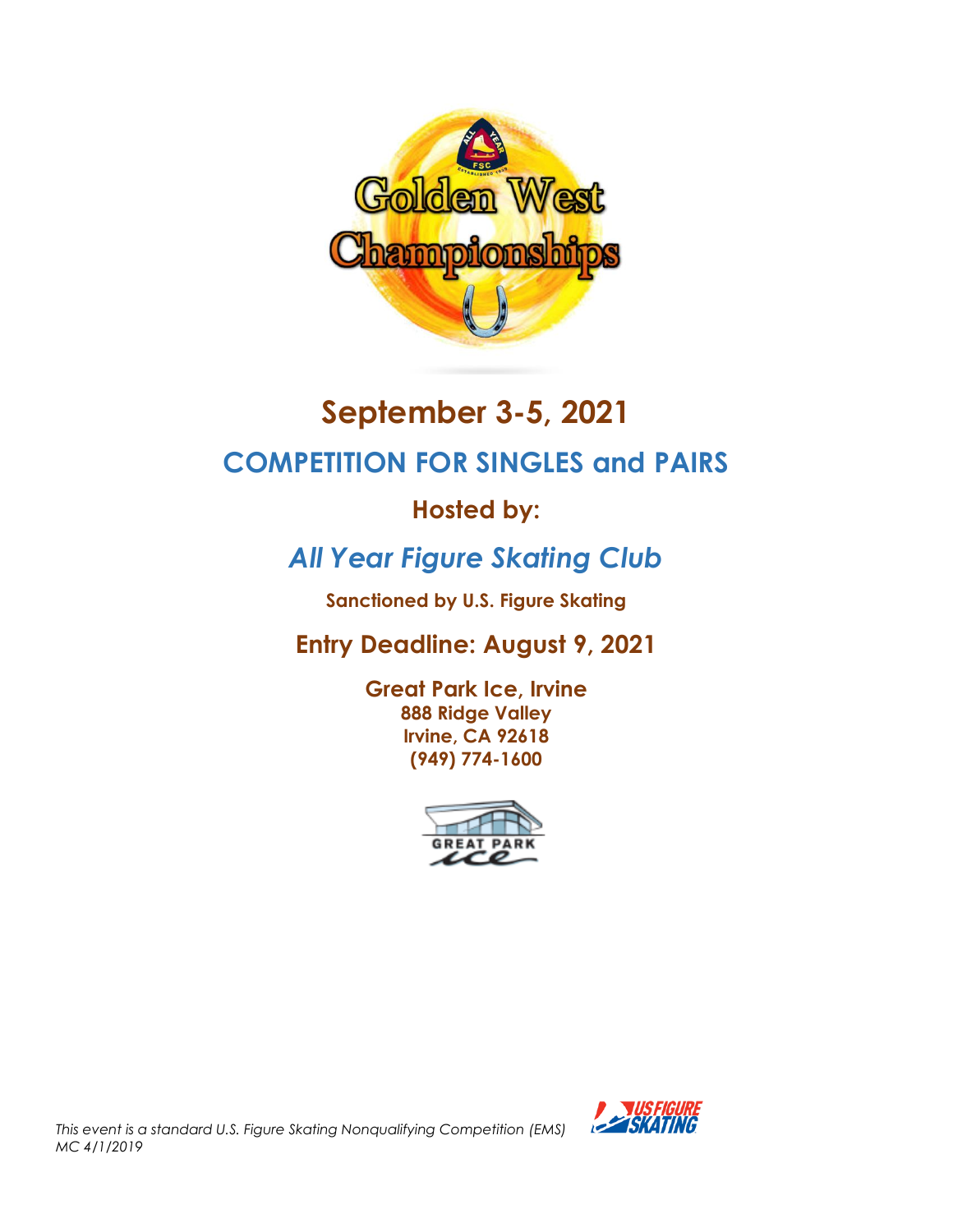# **Competition Information**

Golden West Championships will be conducted in accordance with the rules and regulations of U.S. Figure Skating, as set forth in the current rulebook, as well as any pertinent updates which have been posted on the U.S. Figure Skating website.

This competition is open to any eligible, restricted, reinstated or readmitted person as defined by the Eligibility Rules, and who is a currently registered member of a U.S. Figure Skating member club, a collegiate club or an individual member in accordance with the current rulebook. Please refer to the current rulebook for non-U.S. **Citizens** 

## **AGE RESTRICTIONS/ELIGIBILITY/TEST LEVEL**:

All competitors must be eligible persons and members in good standing of U.S. Figure Skating or a foreign federation by the close of entries. Qualifying tests and ages for all events are as of close of entries Friday, August 9, 2021.

Competition level is the highest test passed as of the entry deadline in the discipline the skater is entering. All levels may skate ONE level higher than that for which they are qualified, but may not skate more than one level in each discipline, except as specifically noted below. Age restrictions apply as follows:

## Age Requirements/Restrictions (ALL ages are as of August 9, 2021):

Singles free skate events (Well Balanced Program) have the following requirements:

- Juvenile: Girls 12 years of age or younger; Boys 13 years of age or younger
- Open Juvenile: Girls 13 years of age or older; Boys 14 years of age or older
- Intermediate must be under the age of 18
- Adults must be 21 years of age or older

Skaters entering pre-juvenile and lower events will be divided as closely as possible by age at the discretion of the referee. If necessary, the referee will combine events as needed based on entries.

Adult Skating age classes will be combined at the Golden West Championships. Men and Ladies may be combined for Adult Bronze free skate and below, at the discretion of the Referee. Athletes in adult silver and higher free skate events with no competitor of the same gender will be offered the opportunity to skate up to the next higher level or be issued a refund.

All Snowplow Sam and Basic Skills 1-6 skaters must skate at highest level passed or ONE level higher and NO official U.S. Figure Skating tests may have been passed, including Moves in the Field or individual dances. For the Pre-Free Skate, Free Skate 1-6, eligibility will be based only upon highest free skate test level passed. Moves in the Field test level will not determine skater's competitive level. Skaters may not compete at more than one level in the same type event at the same competition.

**ENTRIES:** Online registration **opens July 9, 2021.** Entries will be accepted online via EMS with credit card only. Each transaction includes a 3% credit card fee.

**Registration Deadline: 11:59 PM PDT August 9, 2021**. (Aug.10, 2:59 AM EDT) **Late Registration Deadline: 11:59 PM PDT August 12, 2021**(Aug.13, 2:59 AM EDT) **+ \$65 Late Fee**

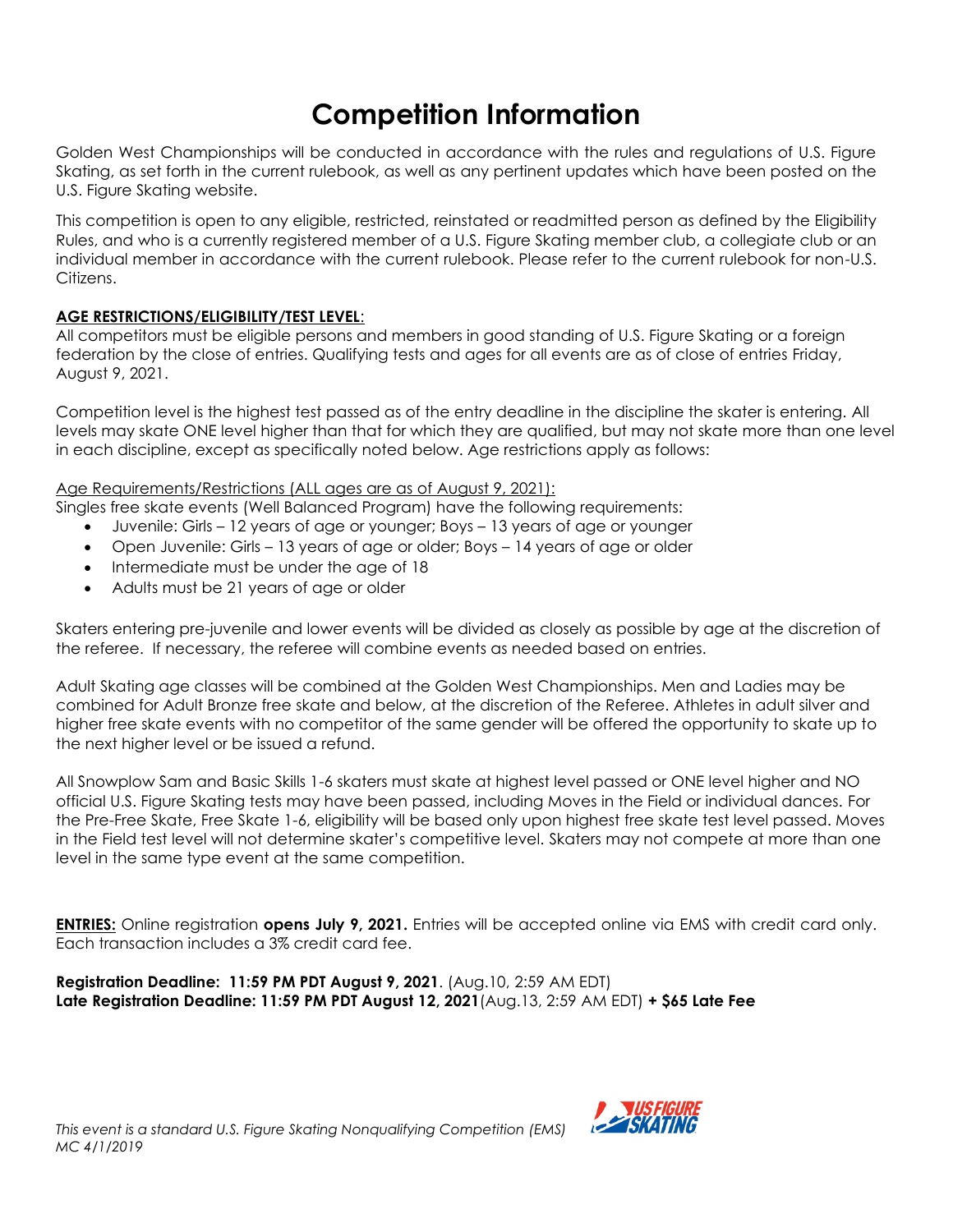Skaters wishing to register for the competition will need their U.S. Figure Skating member number and password.

- 1. Go to <https://m.usfigureskating.org/ems/>
- 2. Enter your U.S. Figure Skating or Learn to Skate Member number and password
	- a. If you need assistance with your member number and password, contact Member Services at [memberservices@usfigureskating.org.](mailto:memberservices@usfigureskating.org)
- 3. Click the EMS button then "Competition Registration"
- 4. Choose "2021 Golden West" from the list of competitions.
	- a. If you need assistance completing your registration, contact [productsupport@usfigureskating.org.](mailto:productsupport@usfigureskating.org)

## **FOREIGN SKATERS:**

Non-U.S. skaters intending to register for this competition must set up a non-member account prior to registering for the competition [\(click here for HOW TO](https://public.3.basecamp.com/p/GwrcZ9DuXrqkxKykKbYQxJGn)). This can be done by choosing the "Non-Member? Create Account" option on the [Members Only](https://m.usfigureskating.org/account/login/) login page.

Entries received after the close of entries will be subject to a \$65 late fee and may be accepted at the discretion of the Local Organizing Committee and/or referee. **A \$65 late fee MUST accompany late entries to be considered.** In no case will late entries or changes to entries be accepted after August 12, 2021. A credit card processing fee is charged. Processing fees are **not refundable**, even if the event is canceled or skater withdraws before close of entries. **Credit Card Disputes**: All Year FSC reserves the right to charge an additional fee of \$40.00, in addition to the entry fee to resolve any disputes to the credit card charge. If you have any problems, please contact Helene Krasner (Registrar) for assistance.

## **PAIRS:**

Only one partner will complete registration for the team. During the registration process, you will be asked to identify your partner and verify their test information. **The registered partner will be responsible for managing all aspects of the competition for the team including music/PPC upload, practice ice sales, etc.**

#### **Mandatory Athletes:**

Athletes age 18+ as of the competition start date who will be competing on a team (i.e. dance, pairs, etc.) with at least one minor athlete must complete SafeSport training. **\***

Minor Athletes who turn 18 mid-season are encouraged to seek parental consent to take the online SafeSport training early to avoid any disruptions in their ability to participate as the training is required upon turning 18. The athlete will not be SafeSport compliant until they have completed the training and their Members Only portal reflects completion. Please email [safesport@usfigureskating.org](mailto:safesport@usfigureskating.org) for instructions or questions regarding parental consent.

**COMBINATION OF GENDERS:** In the following events both genders may be combined in the same event at the discretion of the referee: all Learn to Skate (Basic Skills) events; All Showcase events (light, dramatic); Adult Bronze and below Free Skating events; For Beginner through Pre-Juvenile Free Skating events, where only one skater has entered their single gender event and has agreed to skate in the combined gender event.

**REFUND POLICY:** Entry fees will not be refunded after August 12, 2021 unless no competition exists, the event is cancelled or entry is not accepted. There will be no refunds for medical withdrawals. The online processing fees are not refundable.

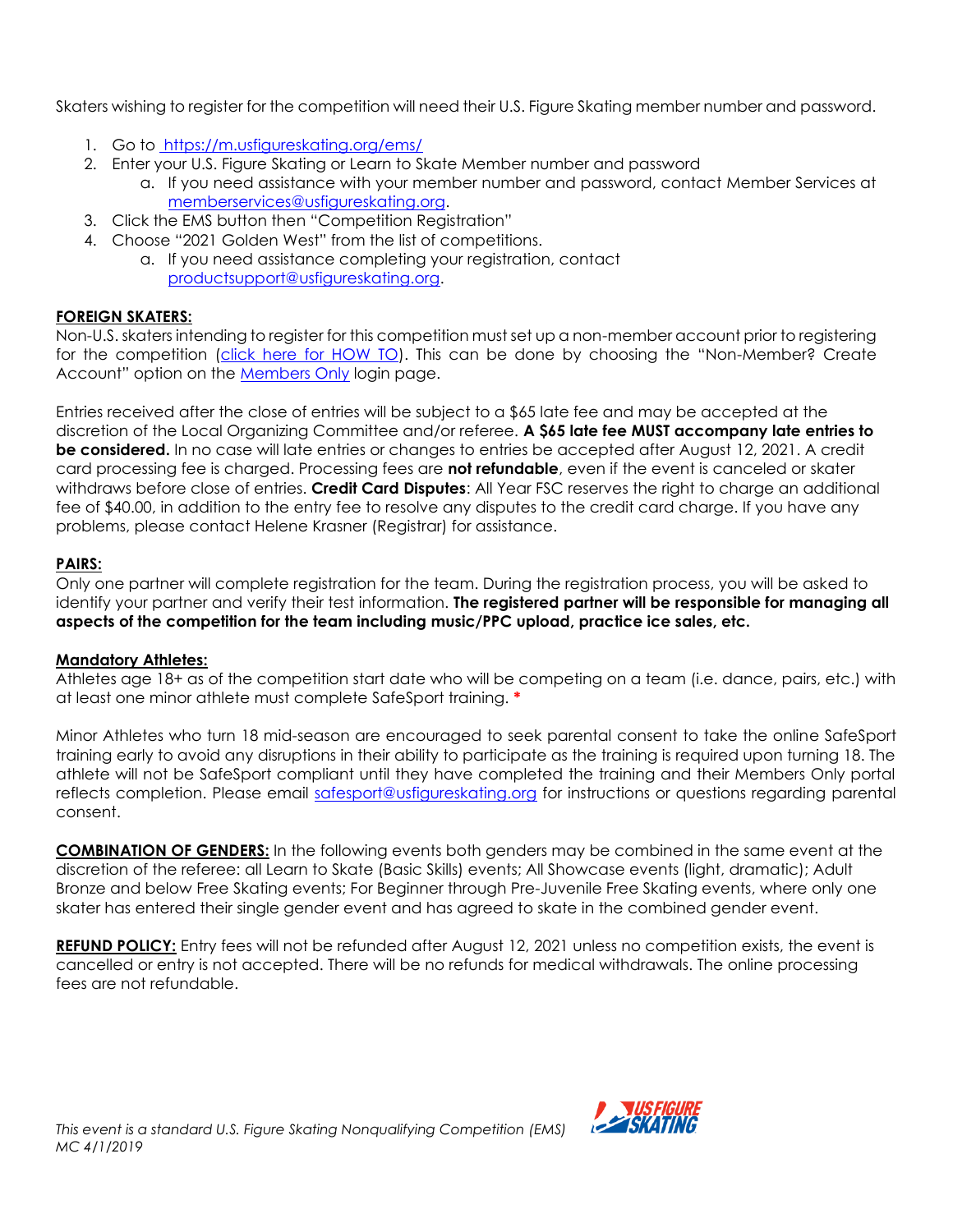**SCHEDULE:** Competitors may be scheduled on any day or time for the announced dates of the competition. The competition and practice ice schedule will be available via the **EMS** [competition portal](https://m.usfigureskating.org/competition/30094?id=30094) as soon as possible after the close of entries. All participants will be notified via email once available.

#### **Tentative schedule (Subject to Change, dependent on number of entries)**

Friday: Singles and Pairs – Short Programs Saturday: Juvenile – Senior Singles and Pairs Free Skate; Dance – Free Dance Sunday: Compete USA events, Adult Events, Showcase events, Pre-pre - Pre-juvenile Free Skates

#### **FACILITIES**:

The competition will be held at the Great Park Ice, 888 Ridge Valley, Irvine, CA 92618. The ice surface of Rink-1 is approximately 85' x 185', Rink-2 is approximately 85' x 200', slightly rounded at the corners. The arena has a pro shop and free parking. There are restaurants within driving distance of the arena.

## **EMS MUSIC UPLOAD: Deadline – August 22, 2021 11:59PM PDT** (Aug.23, 2:59 AM EDT) **(Late Fee - \$35)**

Competitors participating in events with music are required to upload their music to [EMS Competition](https://m.usfigureskating.org/competition/30094?id=30094) Portal through the Music & Program Content tab no later than **August 22, 2021; 11:59PM PDT.** After this date, skaters will be locked out of this feature and subject to a **\$35 late fee**. The late fee will automatically be added to each skater's cart who does not meet this requirement by the deadline. Late fees will not be removed under any circumstances and must be paid prior to receiving the skater credential onsite.

#### **EMS MUSIC UPLOAD HOW TO: [DESKTOP](https://public.3.basecamp.com/p/DdfMJ5Nvp3Daskf47mjskgz3) + [MOBILE](https://public.3.basecamp.com/p/C7VDtYA4h8UMZb6US5MEpny5)** *If you need assistance, email [productsupport@usfigureskating.org](mailto:productsupport@usfigureskating.org)*

All music must meet the following criteria. If you have questions about what format you have, please contact your coach and get a new version of your music that meets the criteria listed below.

#### **MUSIC CRITERIA:**

- File Format: MP3
- Bit Rate: 192 kbps or higher and Sample Rate: 44,100 kHz
	- o This will be verified by the music chair and they may request you upload a corrected file.
- Leaders and trailers (the silence or "dead space" before and after the actual start and end of the program music) may not exceed two (2) seconds. We prefer that there be NO leaders or trailers at all. Excessive leaders and trailers may disrupt the playing of the music during competition.

Competitors must also bring a copy of their competition music on CD or digital copy (if you are accepting digital back up such as on a phone or memory stick) as a backup in case of technical difficulties and must be available rink side during the competition. Only CDs (standard CD-R format only) will be accepted for backups and must be clearly marked with the competitor's name, event, and running time.

**PLANNED PROGRAM CONTENT (PPC): August 22, 2021 11:59PM PDT** (Aug.23, 2:59 AM EDT)

Competitors participating in IJS events must submit PPC via the [EMS Competition](https://m.usfigureskating.org/competition/30094?id=30094) Portal no later than **August 22, 2021; 11:59PM PDT.** After this date, skaters will be locked out of this feature in EMS and subject to a **\$35 late fee**. The late fee will automatically be added to each skater's cart who doesn't meet this requirement by the deadline. Late fees will not be removed under any circumstances and must be paid prior to receiving the skater credential onsite.

#### **EMS PPC UPLOAD HOW TO: [DESKTOP](https://public.3.basecamp.com/p/wFosWGoRmwVRiHGrBTdHunJM) + [MOBILE](https://public.3.basecamp.com/p/BGxdsdotzz3Ue1iUmmazV79x)**

*If you need assistance, email [productsupport@usfigureskating.org](mailto:productsupport@usfigureskating.org)*

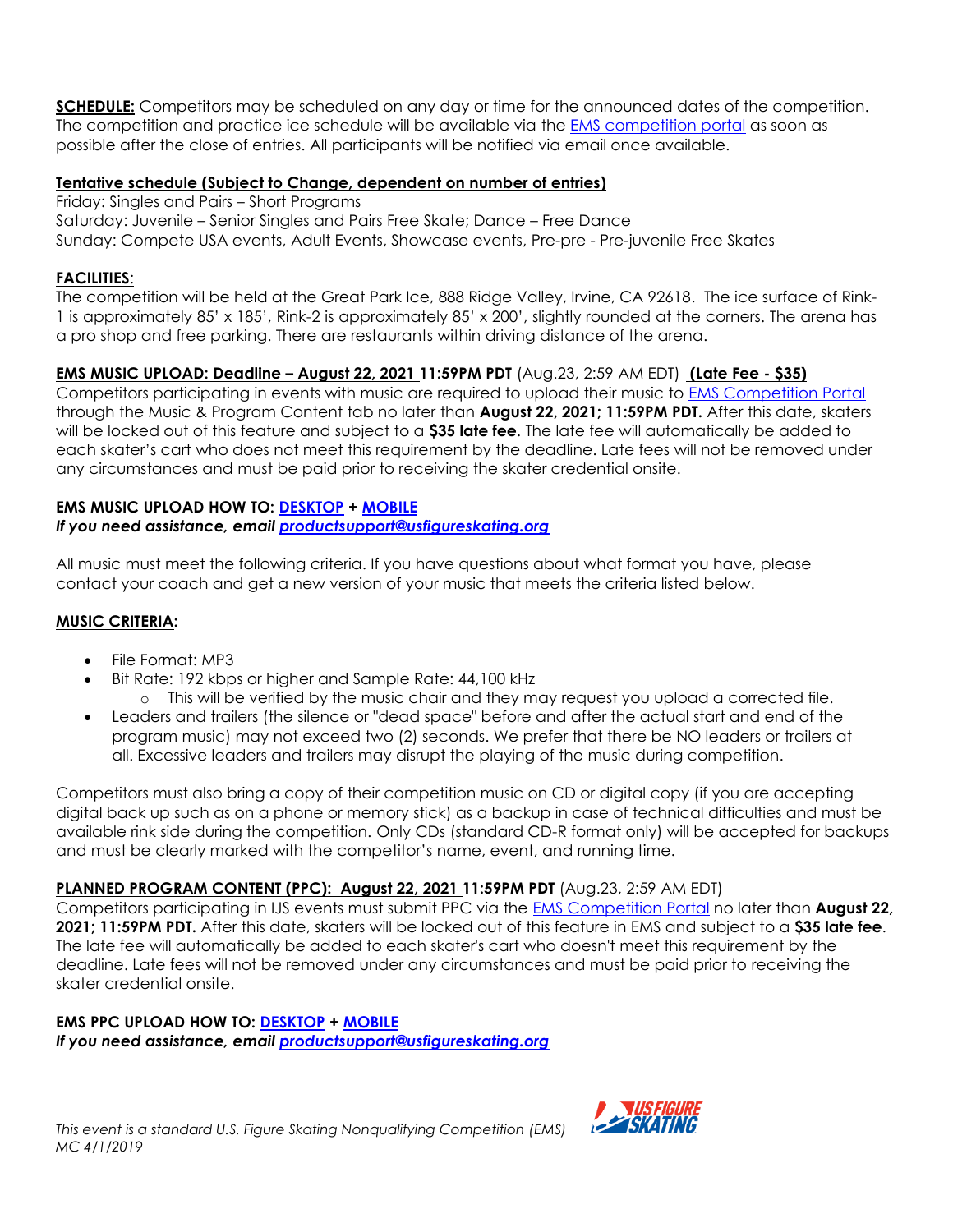**LIABILITY:** U.S. Figure Skating, All Year FSC, and Great Park Ice accept no responsibility for injury or damage sustained by any participant in this competition. This is in accordance with Rule 1600 of the official U.S. Figure Skating Rulebook.

#### **REGISTRATION:**

Check-In will open on Friday, September 3 at 7am. A registration desk will be set up near the entrance area of Great Park Ice during the Competition. All skaters are required to register a minimum of 45 minutes prior to the scheduled time for their event.

### **LOCKER ROOMS AND CHANGING AREAS:**

Due to security and health issues, there will be no changing areas provided. Locker rooms and changing areas will not be available this competition. All athletes are expected to arrive to the arena ready (costumes, hair, make-up etc.). Athletes will be provided with an area to put skaters on but will not be permitted to change in public restrooms.

# **PRACTICE ICE:**

Depending on the number of applicants, practice ice for the competition may be offered. If offered, all practice ice will be available for purchase online through the [EMS Competition](https://m.usfigureskating.org/competition/30094?id=30094) Portal. A timeline for practice ice sales periods will be available for viewing on the Main page of your skater portal. **(Approximate Sales opening date: August 28, 2021)** All skaters are encouraged to purchase practice ice through EMS on their mobile devices! Music will not be played on Practice Ice.

Practice Ice Fees are NON-REFUNDABLE AND NON-TRANSFERABLE. For questions regarding practice ice, please contact Marina Nash – [marina.nash@gmail.com](mailto:marina.nash@gmail.com)

## **PHOTOGRAPHY/VIDEOGRAPHY**:

Coronado Video [\(http://coronadoproductions.tripod.com\)](about:blank) will be the official videographer. A professional photographer [\(http://cynthiaslawterphotography.com\)](about:blank) for award and action photographs will be at the rink. All other videotaping and photography is restricted to hand-held battery operated equipment, without tripod. Note – Per U.S. Figure Skating policy, photographing and/or recording of anyone other than your own skater is strictly prohibited

Solicitation by any photographer, or agent, of anyone to be the subject of still or video photography is not permitted. NO FLASH PHOTOGRAPHY DURING THE EVENTS IS ALLOWED.

#### **AWARDS:**

Awards will be presented for the first four placed skaters in each event level/group.

All competitors in Short Program or free skate events will be eligible for the **2020 Golden West Achievement Award** to be presented at the completion of the competition. The **Ronald O. Nichols Memorial Trophy** will be presented to the Golden West Juvenile Girl with the highest Total Score. **The Les Seale Memorial Trophy** will be awarded to the Golden West Intermediate Lady with the highest combined Short Program and free skate score.

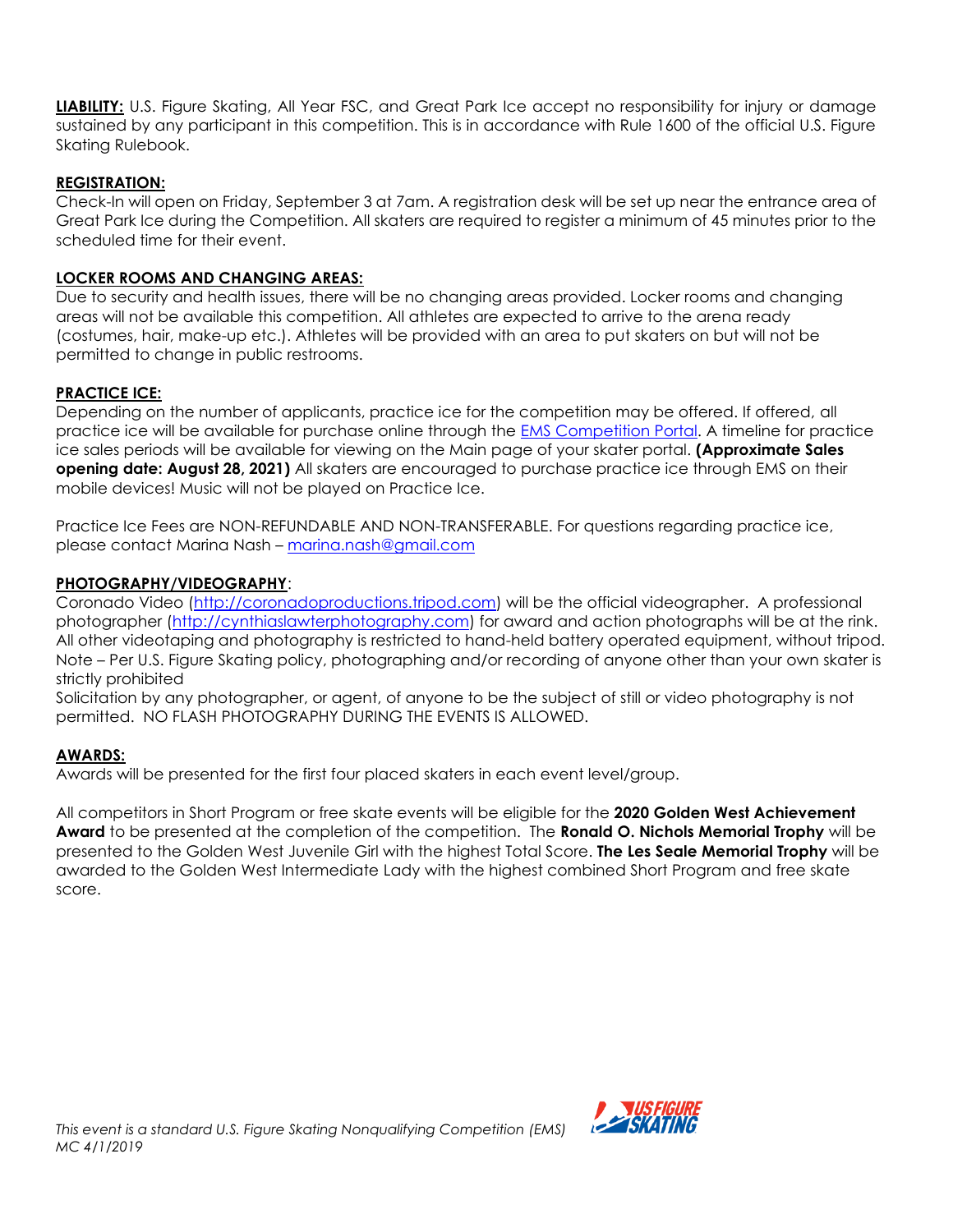#### **OFFICIAL NOTICES:**

An official bulletin board will be maintained near the lobby area of the arena.

The official schedule of events will be posted on EMS and the All Year FSC website [\(www.allyearfsc.com\)](http://www.allyearfsc.com/). It is the responsibility of each competitor, parent and coach to check the bulletin board and websites listed above frequently for any schedule changes and/or additional information. During the competition, updates will be posted on the official bulletin board and will supersede all other schedules. Notices posted here are considered to be sufficient notice to all skaters. No schedules will be mailed. Skaters are requested to arrive 45 minutes prior to the scheduled time of their event. A tentative schedule of events will be posted as noted above prior to the competition.

#### **TEST CREDIT:**

Test Credit will be offered. Skaters must choose 'Test Credit' from the Event Selection window during registration. Reminder – Test Credit is only available for Juvenile-Senior levels. **Deadline to register for test credit is August 12, 2021 11:59pm PDT (August 13, 2021 2:59am EDT).** Once the event is over, only a skater who achieves a test "pass" will receive the full packet, from the accounting room.

#### **CRITIQUES:**

Skaters in the following events may have the opportunity to receive a critique: Juvenile through Senior singles and pairs events. The critique panel will include a judge and a technical panel. There will be no charge for the critique. Details will be communicated at a later date, if it is determined that we can provide this value and keep everyone in a healthy situation.

#### **ADMISSION:**

No admission will be charged to the general public for viewing the competition. Capacity may be limited and spectator regulations will be communicated as we near the event. *\*Subject to change*

#### **CREDENTIALS:**

Competitors– Will receive a credential at no charge

Two coaches, per skater, will receive a credential at no charge *(coaches must be listed during registration)*  Please note – during the competition, only one coach, per skater will be allowed at the boards during warm-up and competition.

#### **IMPORTANT NOTICE FOR ALL COACHES:**

U.S. Figure Skating requires coaches to be compliant in order to instruct/coach at the following sanctioned activities: international competitions on behalf of Team USA, developmental international competitions, qualifying and nonqualifying competitions, test sessions, all performances (including ice shows, exhibitions, recitals and carnivals) and any other sanctioned club activities (including club ice).

To be a credentialed coach at a sanctioned nonqualifying competition, coaches must meet the compliance requirements listed below and verified by U.S. Figure Skating. Each athlete is limited to a maximum of *2 credentialed coaches. Only one Coach will be allowed to stand, at the boards*, during competition events.

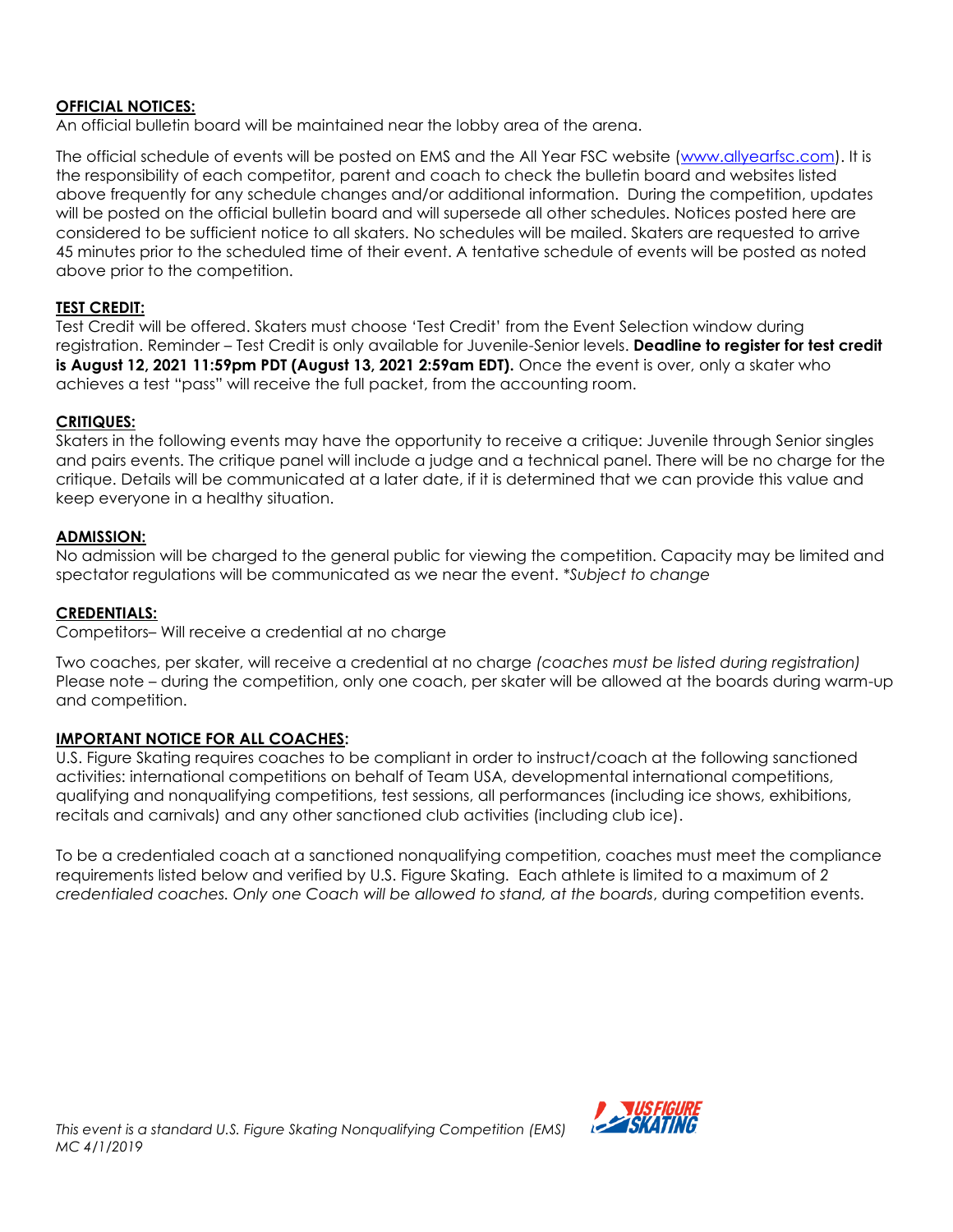Coach/Choreographer (domestic/non-foreign) Must be:

- U.S. Figure Skating current Full Membership (either through a member club or as an individual)
- If 18 years or older, must submit information for, proper payment of \$30 and successfully pass a background check.\*
	- o The background check will be valid for two seasons, the one in which it was completed plus one additional.
- If 18 years or older, must complete annual SafeSport Training. **\***
	- o The training will be valid for 365 days from date of completion and there is no cost for the training/certification.
- Must complete the Professional Coach/Choreographer Coaching Education Requirement (CER) through the [Professional Skaters Association \(PSA\).](https://skatepsa.com/compliance)
- Must submit proof of general liability insurance with limits of \$1 million per occurrence/ \$5 million aggregate.
- Must agree to the U.S. Figure Skating Code of Ethics. **\***
- Must complete three waivers: 1) Assumption of Risk, Waiver and Release and Indemnification Agreement, 2) Medical Consent and 3) Name and Likeness Release and Consent Agreement. **\***

Learn to Skate USA Coach:

- Must be a current full member of U.S. Figure Skating either through a member club or as an individual member OR Learn to Skate USA instructor membership
- If 18 years or older, must submit information for, proper payment of \$30 and successfully pass a background check. **\***
	- o The background check will be valid for two seasons, the one in which it was completed plus one additional.
- If 18 years or older, must complete annual SafeSport Training. **\***
	- o The training will be valid for 365 days from date of completion and there is no cost for the training/certification.
- Learn to Skate USA Instructor Certification completed OR U.S. Figure Skating compliance coach (details above)

#### **\*** Accessible via U.S. Figure Skating Members Only Website: [www.usfsaonline.org](http://www.usfsaonline.org/) → Person Icon or Account → Member Profile → Compliance

# Foreign Coach/Choreographer:

Required to present the LOC with a letter from their federation verifying they are a member in good standing.

For more information regarding [Coach Compliance](https://www.usfigureskating.org/support/coach/coach-compliance), please visit the Coach Compliance page.

#### **EMS Coach Resources**

- [My Competitions](https://public.3.basecamp.com/p/rXE1uyVQqyg3xA7hzXAjpudM)
- **[My Skaters](https://public.3.basecamp.com/p/w79NH9tSWWwJ17EjeUhdpy1V)**
- **[Coach Schedule](https://public.3.basecamp.com/p/3UXnPmqVfktsb1qEwg6AHR2h)**

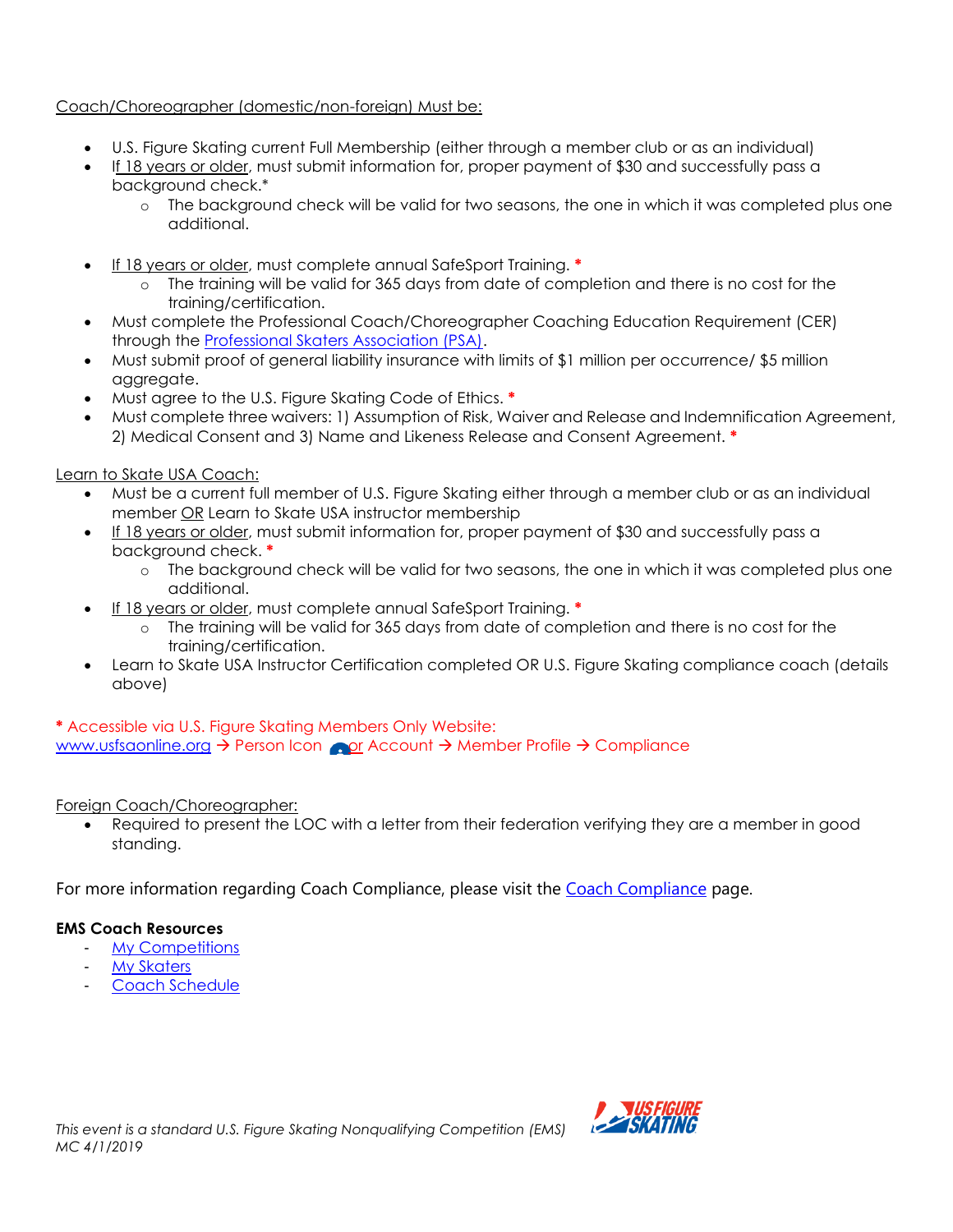#### **ADDITIONAL INFORMATION:**

- Events will be held in accordance with the rules of U.S. Figure Skating per the 2021 Rulebook and per the 2021-2022 Competition Rules contained therein, except as otherwise stated herein and/or modified by the 2021 Governing Council meeting, U.S. Figure Skating Technical Notifications for the appropriate discipline, ISU Communications for Juniors and Seniors and as otherwise stated herein.
- An event must have a minimum of two entries prior to the close of entries to be scheduled, and a minimum of two competitors to be held.
- Results will be available, on-line, through EMS, at the end of each event. Additionally, results will be available on the All Year FSC website [\(www.allyearfsc.com\)](http://www.allyearfsc.com/) as soon as possible after the competition.

#### **OFFICIAL HOTEL:**

The Official Hotel for GOLDEN WEST is the DoubleTree by Hilton Hotel Irvine-Spectrum. A Group rate of \$109 per night has been negotiated. Please follow the link to make your reservation. Hilton Link: [https://doubletree.hilton.com/en/dt/groups/personalized/O/ONAISDT-GWS-20200903/index.jhtml?WT.mc\\_id=POG](https://doubletree.hilton.com/en/dt/groups/personalized/O/ONAISDT-GWS-20200903/index.jhtml?WT.mc_id=POG)

The special group rate is available until August 25, 2021. If you choose to call the hotel directly (949-471-8888), please reference GOLDEN WEST CHAMPIONSHIPS to secure the group rate.

#### **AIR TRAVEL**

AIRPORT: The closest airport is the John Wayne Airport (SNA) - <https://www.ocair.com/default>

#### **JUDGING SYSTEM:**

The International Judging System (IJS) will be used for the following events:

- *Well Balanced Program free skate events: pre-preliminary, preliminary, pre-juvenile, open juvenile, juvenile, intermediate, novice, junior and senior*
- *Short program events, Juvenile – Senior*
- *Pairs free skate events, Juvenile – Senior*
- *Pairs short program events, Novice – Senior*
- *Adult Silver, Adult Gold, Adult Masters*

The 6.0 Judging System will be used for:

- *- Compete USA Events – Snowplow Sam through Freeskate 6 and No Test*
- *- Excel Freeskate Events, Beginner – Pre-Juvenile*
- *- Adult Pre-Bronze and Bronze*
- *- Showcase events*

**DRAW FOR SKATING ORDER:** The skating order will be determined by closed draw prior to each segment. Draw for skating order will be a closed draw, drawn in accordance with Rule 2725.

**SHORT PROGRAM & WELL BALANCED FREE SKATE EVENTS will be held as separate events-** There will not be any COMBINED events at the 2021 Golden West Championships. If you would like to skate both events, each event will need to be entered as an individual event.

#### **QUALIFYING ROUNDS:**

The 2021 Golden West Championships will not hold any Qualifying Rounds for any level of any event. If there are sufficient entries, Pre-Juvenile and below may be split by age; Juvenile and above will be seeded per current US Figure Skating seeding rules. There will not be any Final Rounds.

#### **SEE CURRENT [RULEBOOK](https://www.usfigureskating.org/about/rules) OR [U.S. FIGURE SKATING WEBSITE](http://www.usfsaonline.org/) FOR RULES/REQUIREMENTS.**